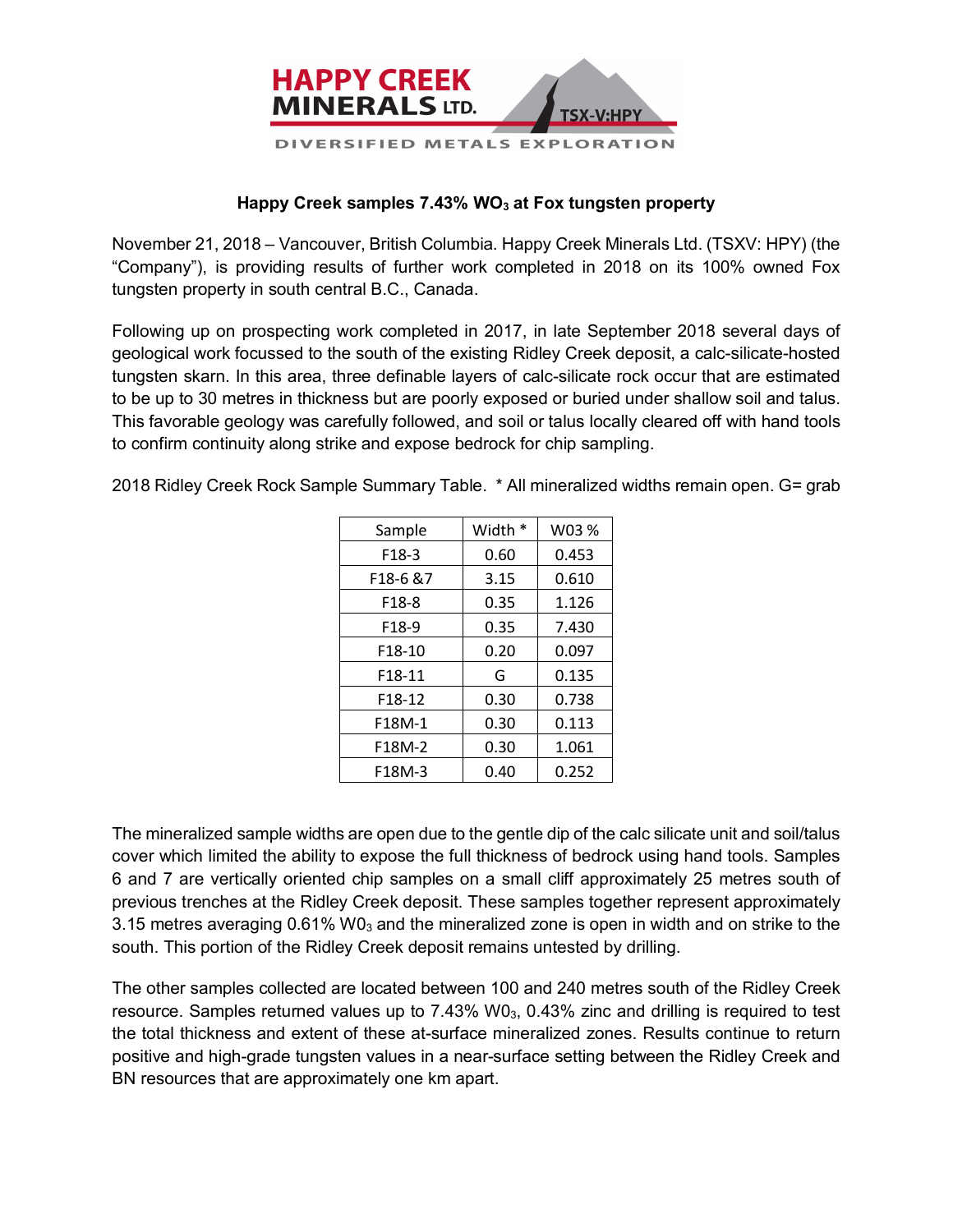The Company also announces that forestry activities include a bridge over Deception Creek with plans to construct road access and operations up the southwest side of Deception Mountain to within approximately 4 km of the BN zone. These recent developments will not only bring road access much closer to the Company's existing resources, but also to the western side of the project area where no previous exploration has been performed. On October 18th, two samples of stream sediment (not pan concentrates) collected from creeks draining the west side of Deception mountain showed significant visible scheelite (tungsten mineral) under UV light and is a positive indication that a new area of tungsten skarn occurs on the property.

About the Fox tungsten property

The Fox is a new discovery located 75 km northeast of 100 Mile House, B.C. Happy Creek first discovered high grade tungsten over significant width by drilling in 2011. The project now has a resource with 582,400 tonnes (indicated) grading  $0.826\%$  WO<sub>3</sub> and 565,000 tonnes (inferred) grading 1.231% WO<sub>3</sub>. These resources are from primarily two deposits that remain open and are among the highest grade in the western world. The project holds six significant at-surface tungsten zones within an area 10 km by 3 km in dimension.

More detail on the Fox tungsten property can be found on the Company's website at www.happycreekminerals.com .

On behalf of the Board of Directors,

\_\_\_\_\_\_\_\_\_\_\_\_\_\_\_\_\_\_\_\_\_\_\_\_\_\_\_

*"David E Blann"*

David E Blann, P.Eng.

President, CEO

FOR FURTHER INFORMATION, PLEASE CONTACT: David Blann, President, CEO, James Berard, Corporate Development Office: Phone: 604.662.8310 Email: Info@happycreekminerals.com Website: www.happycreekminerals.com

Investor Relations: Bircress Corporate Relations Inc. Ron Birch: Phone: 250.545.0383 Toll Free: 1.800.910.7711

*Neither the TSX Venture Exchange nor its Regulation Services Provider (as that term is defined in the policies of the TSX Venture Exchange) accepts responsibility for the adequacy or accuracy of this release.*

*David Blann, P.Eng., Director, is a Qualified Person as defined by National Instrument 43-101 and is responsible for the preparation and approval of the technical information disclosed in the news release. Tungsten and zinc analyses*